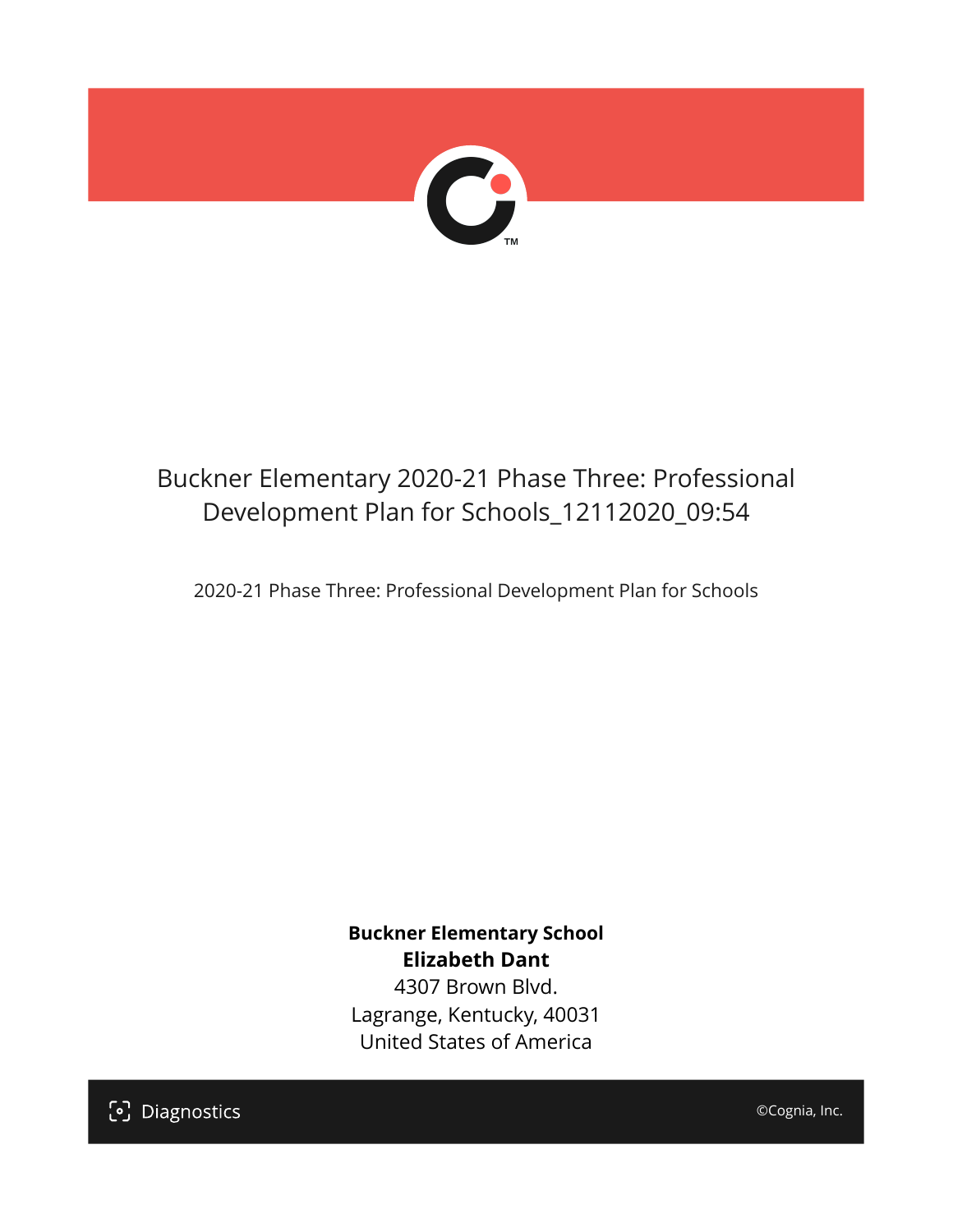2020-21 Phase Three: Professional Development Plan for Schools - Buckner Elementary 2020-21 Phase Three: Professional

Development Plan for Schools\_12112020\_09:54 - Generated on 01/21/2021

Buckner Elementary School

## **Table of Contents**

[2020-21 Phase Three: Professional Development Plan for Schools](#page-2-0)[3](#page-2-0)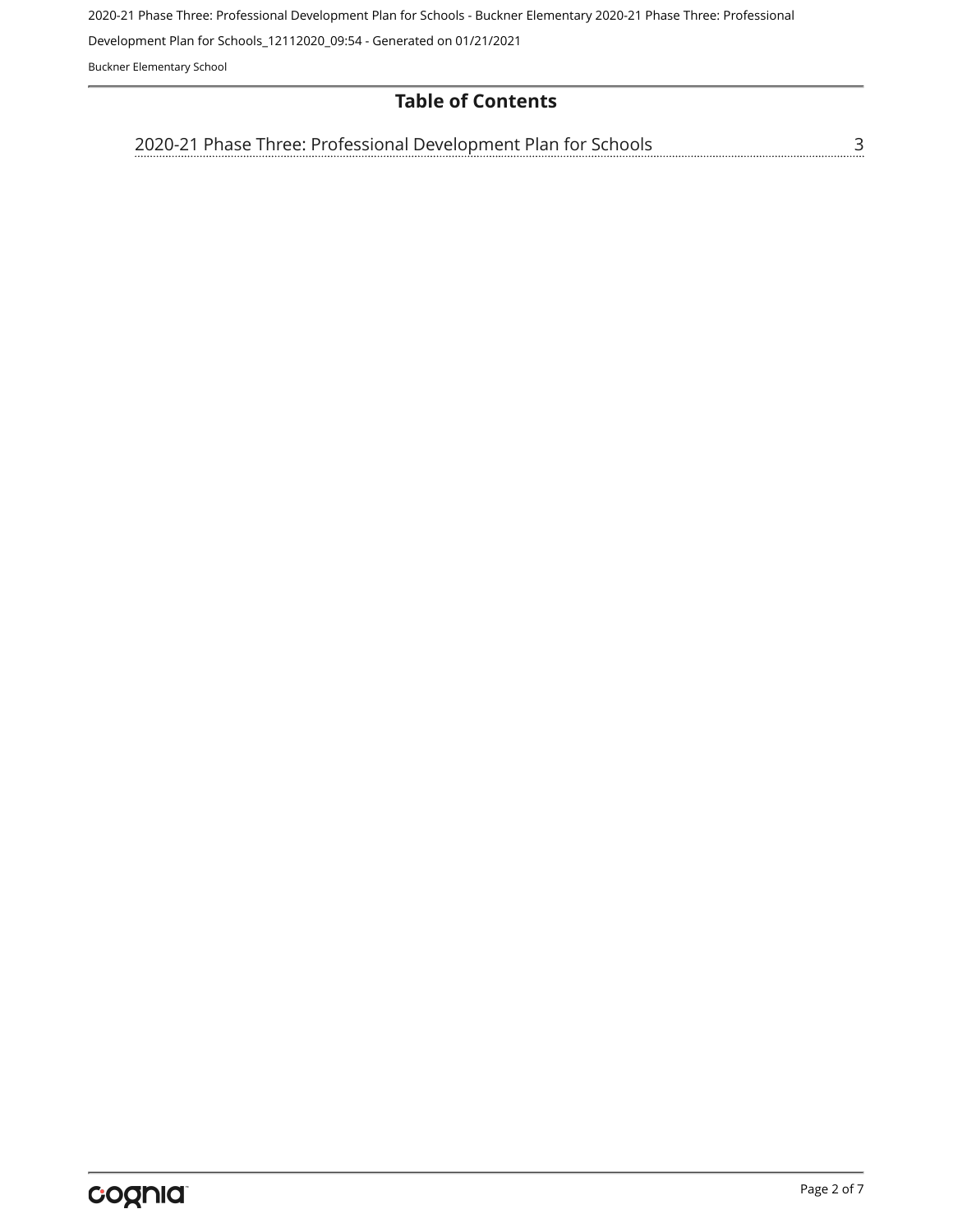## <span id="page-2-0"></span>**2020-21 Phase Three: Professional Development Plan for Schools**

The purpose of this diagnostic is to support the school in designing and implementing a professional development plan that aligns to the goals established in KRS 158.6451 and the local needs assessment. The basis of the professional development plan aligns to [704 KAR 3:035,](https://apps.legislature.ky.gov/Law/kar/704/003/035.pdf) which states the following:

Annual Professional Development Plan:

Section 2. Each local school and district shall develop a process to design a professional development plan that meets the goals established in KRS 158.6451 and in the local needs assessment. A school professional development plan shall be incorporated into the school improvement plan and shall be made public prior to the implementation of the plan. The local district professional development plan shall be incorporated into the district improvement plan and posted to the local district Web site prior to the implementation of the plan.

Section 3. Each school and local district professional development plan shall contain the following elements:

1. A clear statement of the school or district mission

2. Evidence of representation of all persons affected by the professional development plan

3. A needs assessment analysis

4. Professional development objectives that are focused on the school or district mission, derived from the needs assessment, and specify changes in educator practice needed to improve student achievement; and

5. A process for evaluating impact on student learning and improving professional learning, using evaluation results

1. What is the school's mission?

The mission of Buckner Elementary School is to Ensure the Learning for all.

2. The needs assessment provides the framework for **all** schools to clearly identify their most critical areas for improvement that will be addressed in the planning process through the development of goals, objectives, strategies and activities.

Based on the most critical areas for improvement identified in the completed needs assessment per [703 KAR 5:225](https://apps.legislature.ky.gov/law/kar/703/005/225.pdf) (3), what are the school's **top two priorities** for professional development that support continuous improvement?

The two top priorities for professional development this year is training around the implementation of our 1. new reading curriculum and 2. the training for our new resource in mathematics which will be the foundation for our new math curriculum.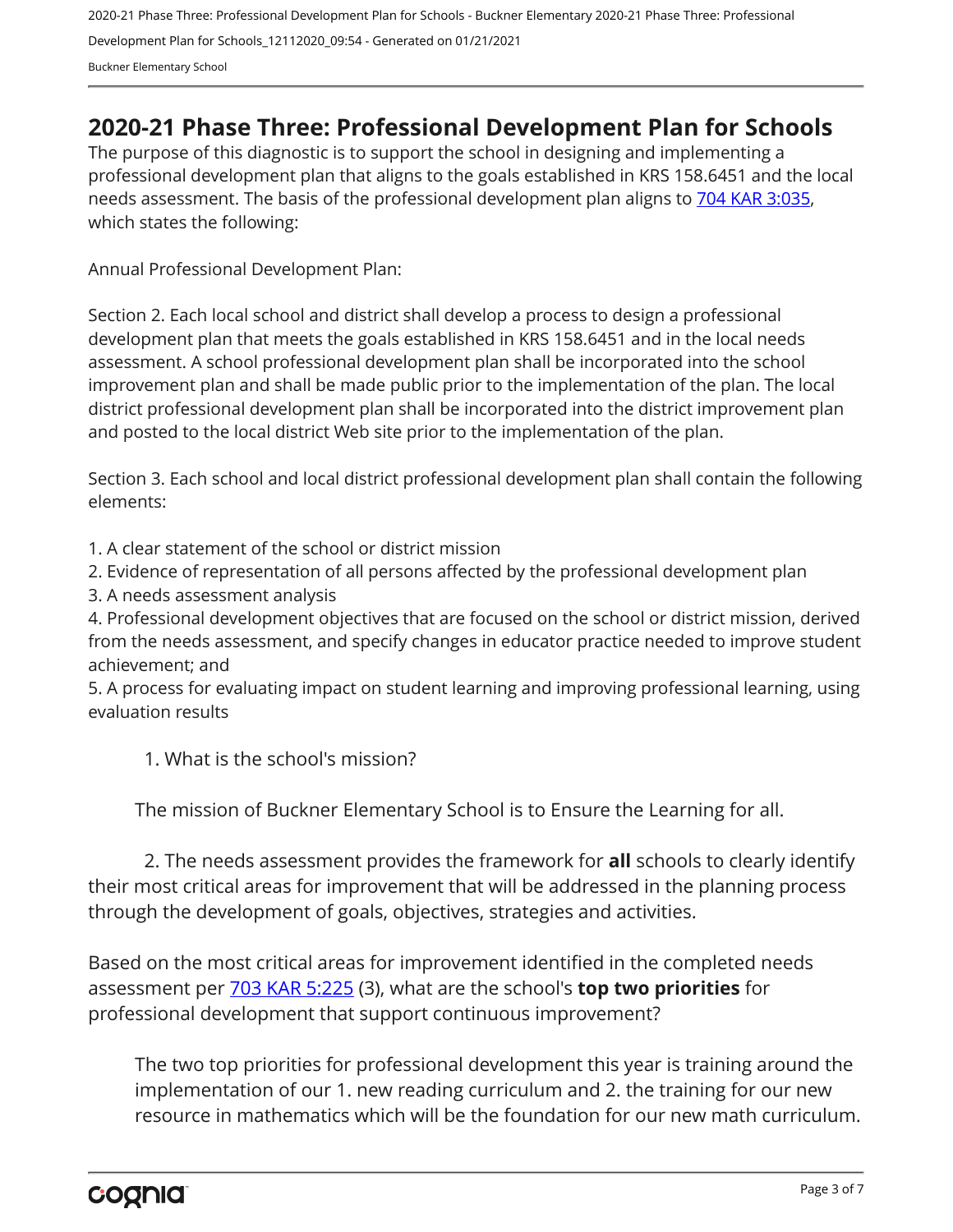3. How do the identified **top two priorities** of professional development relate to school goals?

The top two priorities match our top 2 school goals of increasing reading and math achievement by having a guaranteed and viable curriculum in both mathematics and reading.

4a. For the first priority need, what are the specific objectives for the professional development aligned to the school goal(s)? Consider the long and short term changes that need to occur in order to meet the goal.

Teachers will deepen their understanding of strategy groups, partnerships conferring and read aloud to increase student knowledge in the area of reading. Teachers will deepen their understanding of assessment practices in literacy such as running records to determine next steps for readers.

4b. What are the intended results? (student outcomes; educator beliefs, practices, etc.)

When teachers have more skills to support their readers, then readers will get more specific and relative teaching to increase their growth as a reader.

4c. What will be the indicators of success? Consider the completed actions or markers that need to occur that would indicate the goals and objectives have been achieved.

Success will be measured by teacher surveys after their trainings about their new learning and student growth in the area of reading indicated by MAP or another formal reading assessment.

4d. Who is the targeted audience for the professional development?

All teachers of reading

4e. Who is impacted by this component of professional development? (students, teachers, principals, district leaders, etc.)

Students, teachers and administrators

4f. What resources are needed to support the professional development? (staff, funding, technology, materials, time, etc.)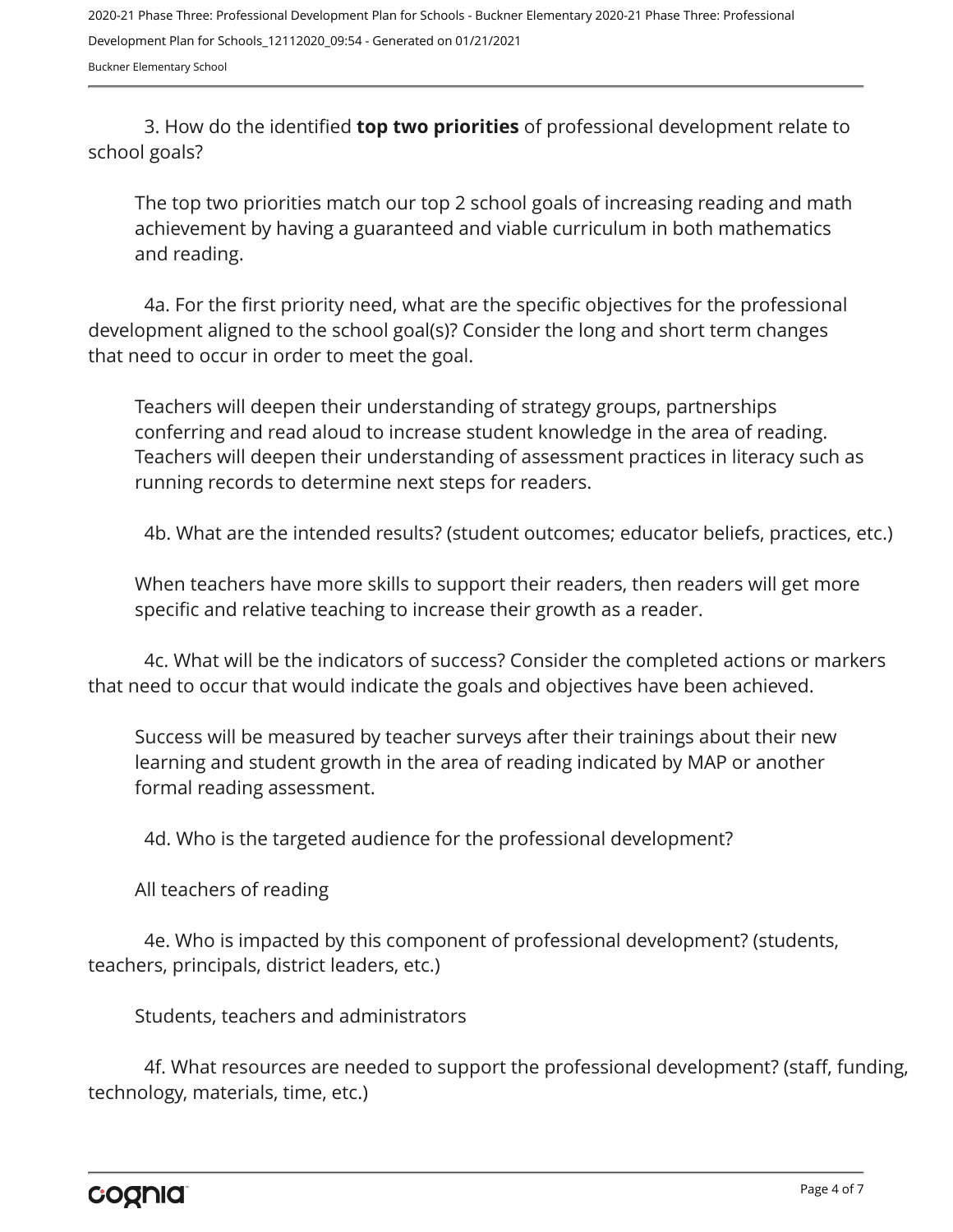Staff will need to be available to participate in summer training as well as scheduled training throughout the year. Funding will be needed to sponsor teachers in training with Teachers College. Units of Study materials will be needed for teachers to utilize.

4g. What ongoing supports will be provided for professional development implementation? (coaching, professional learning communities, follow up, etc.)

Instructional faculty meetings to practice the strategies will be needed. Coaching sessions will be needed from the literacy coach to support teachers as they implement their new learning strategies.

4h. How will the professional development be monitored for evidence of implementation? Consider data (student work samples, grade-level assessments, classroom observations, etc.) that will be gathered, persons responsible and frequency of data analysis.

Student jots in reading will be analyzed in PLC meetings. Classroom observations by administrators. Formal reading assessment data will be collected.

5a. For the second priority need, what are the specific objectives for the professional development aligned to the school goal(s)? Consider the long and short term changes that need to occur in order to meet the goal.

Teachers will deepen their understanding of best practices in mathematics and how to implement those practices with our new math resource. Teachers will deepen their understanding of Math Recovery interventions and how/when to use them with students.

5b. What are the intended results? (student outcomes; educator beliefs, practices, etc.)

When teachers have more skills and a math resource then their students will grow as mathematicians.

5c. What will be the indicators of success? Consider the completed actions or markers that need to occur that would indicate the goals and objectives have been achieved.

Success will be measured by teacher surveys after their trainings about their new learning and student growth in the area of math indicated by MAP and the AVMR assessment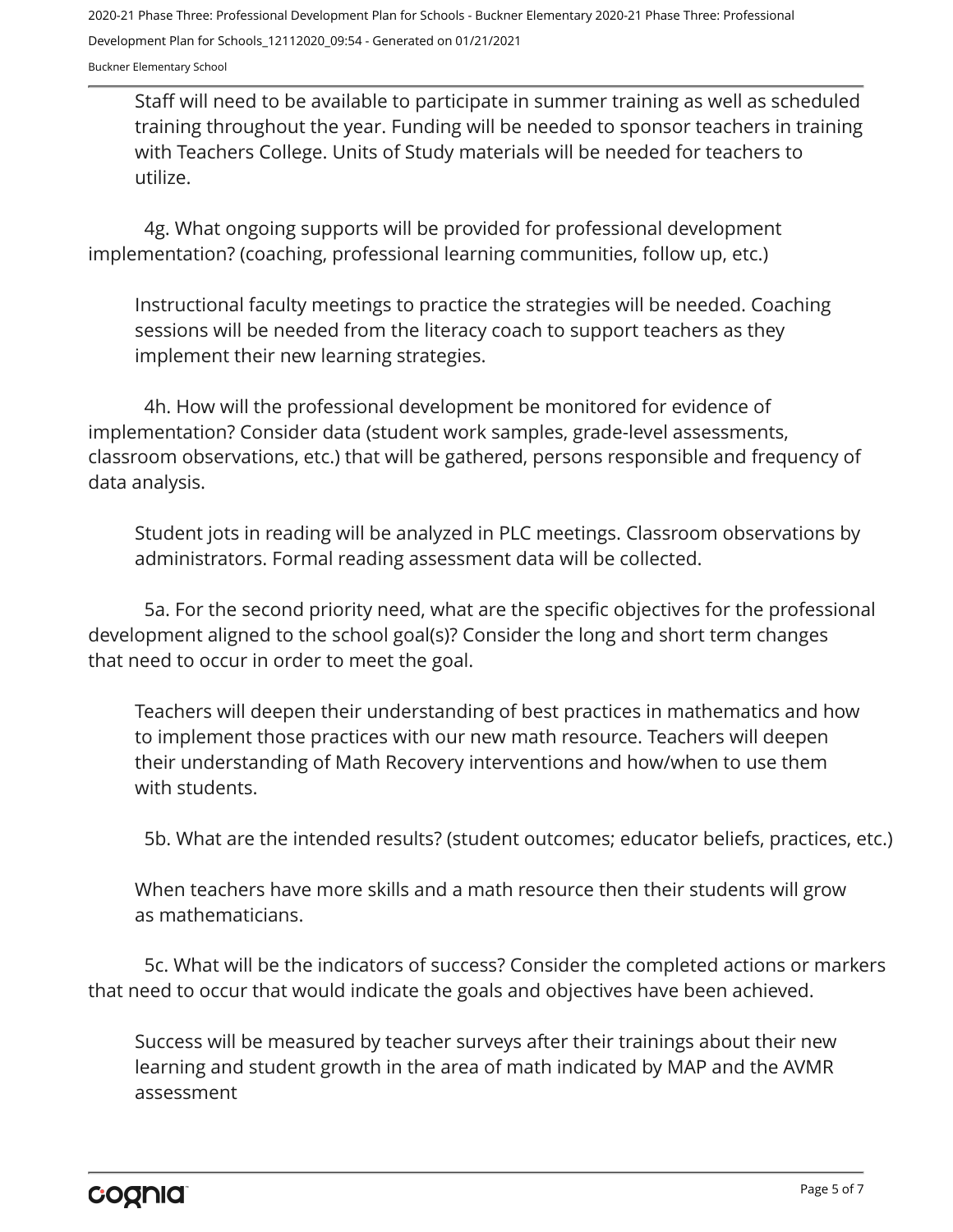5d. Who is the targeted audience for the professional development?

All teachers will gain knowledge about best practices in mathematics and the new math resource.

5e. Who is impacted by this component of professional development? (students, teachers, principals, district leaders, etc.)

Students, teachers and administrators

5f. What resources are needed to support the professional development? (staff, funding, technology, materials, time, etc.)

Staff will need to be available to participate in summer training as well as scheduled training throughout the year. Funding will be needed to sponsor professional development on the new math resource and Math Recovery. Math Recovery materials and a new math resource will be needed for teachers to utiliz

5g. What ongoing supports will be provided for professional development implementation? (coaching, professional learning communities, follow up, etc.)

Instructional faculty meetings to practice best practices within mathematics and to deepen their understanding of the math resource and how to use it. Coaching sessions will be needed from the math coach to support teachers as they implement their new learning strategies.

5h. How will the professional development be monitored for evidence of implementation? Consider data (student work samples, grade-level assessments, classroom observations, etc.) that will be gathered, persons responsible and frequency of data analysis.

Student work of mathematics will be analyzed in PLC meetings. Classroom observations by administrators. AVMR assessment data will be collected.

6. Optional Extension: If your school has identified additional professional development priorities that you would like to include, you may upload an attachment with the answers to question 3 and a-h as seen in questions 4 and 5. If you do not wish to include an optional extension, please list N/A in the space provided below.

N/A